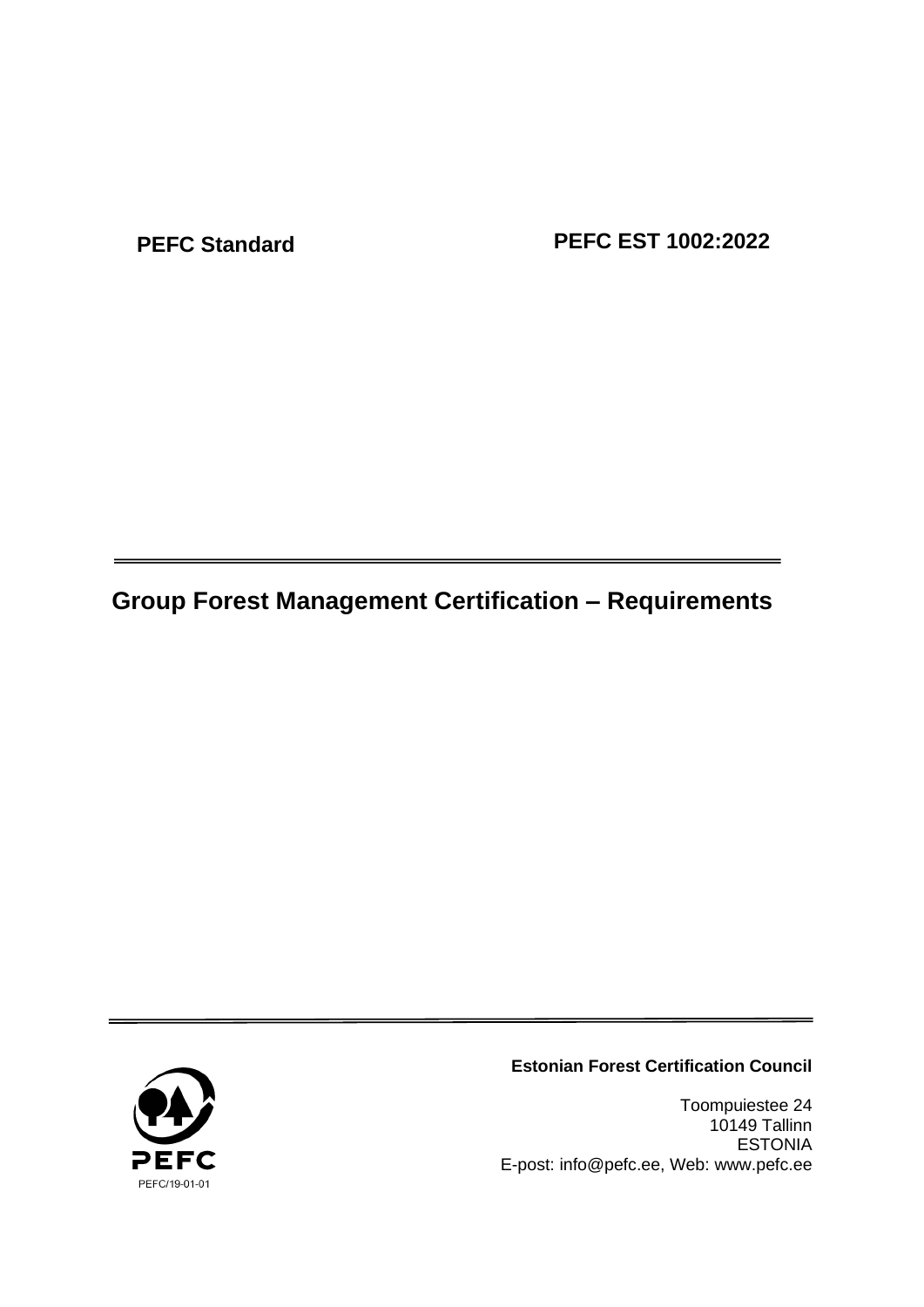# **Copyright notice**

© Estonian Forest Certification Council 2022

This standard is protected by copyright owned by the NGO Estonian Forest Certification Council. This document is freely available from the Estonian Forest Certification Council website [www.pefc.ee.](http://www.pefc.ee/)

No part of this standard may be changed, reproduced or copied in any form or by any means for commercial purposes without the permission of the Estonian Forest Certification Council.

The official version of this document is Estonian; however, the document has been translated into English. In case of any doubt the English version is definitive. The translation of this document can be obtained from the Estonian Forest Certification Council or from the website www.pefc.org.

**Document name:** Group Forest Management Certification – Requirements **Document title:** PEFC EST 1002:2022

**Approved by:** Estonian Forest Certification Council **Date:** 04.05.2022 **Publication date:** 05.05.2022 **Application date:** 04.05.2023 **Transition date:** 04.05.2024 **Date of next periodic review:** 04.05.2027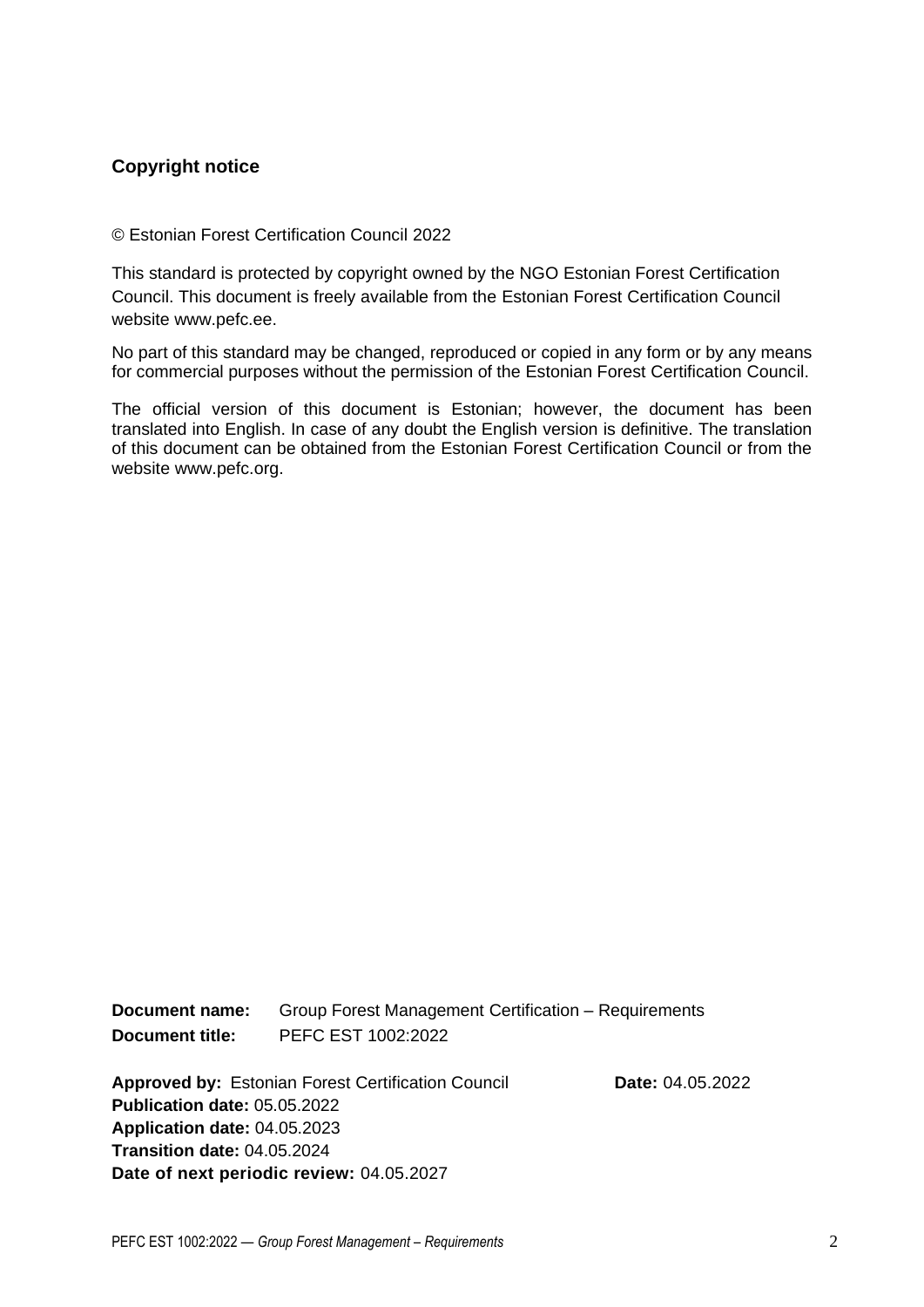# **Contents**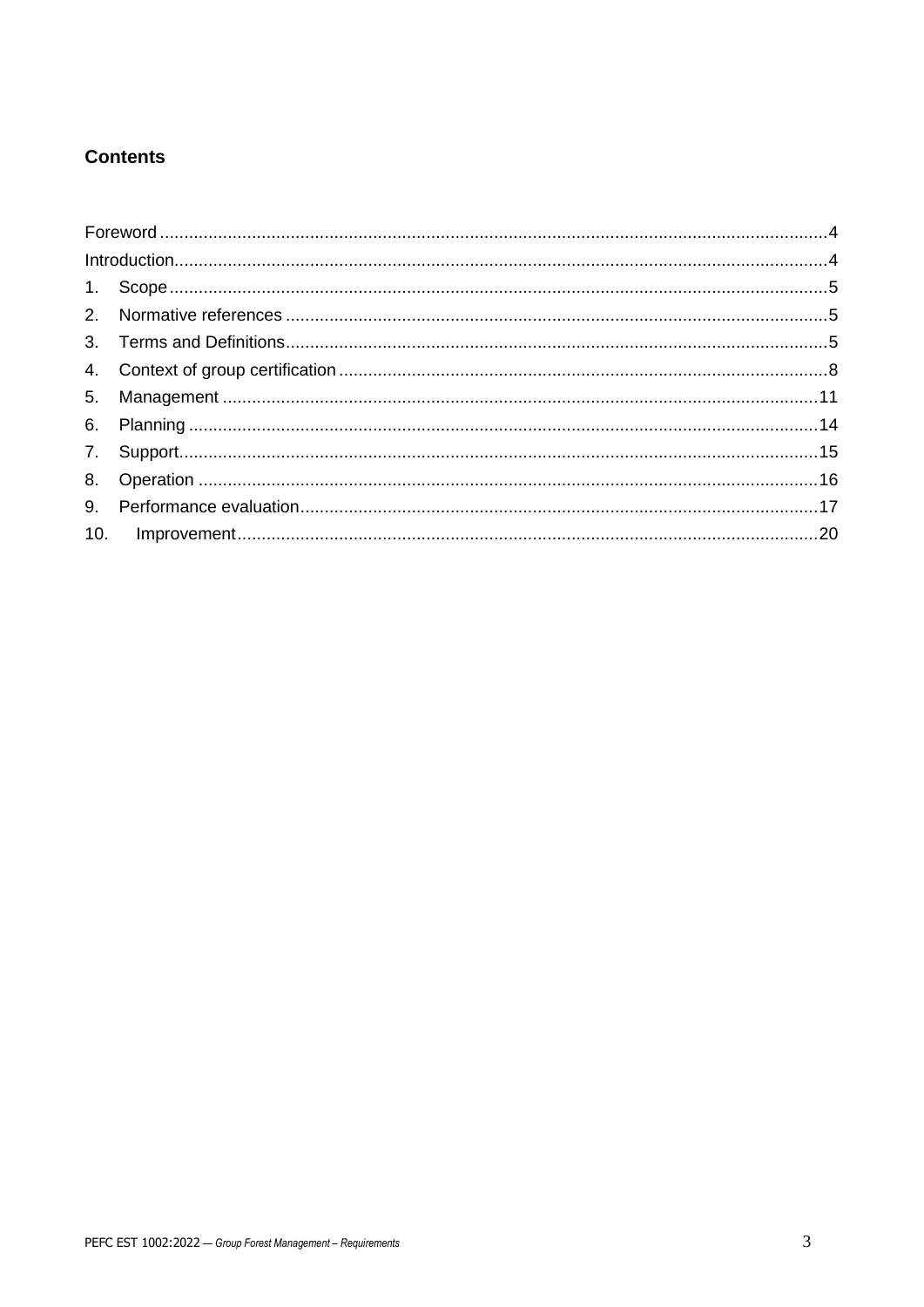# **Foreword**

PEFC (the Programme for the Endorsement of Forest Certification) is an international forest certification system promoting ecologically, socially, economically and culturally sustainable forest management through forest management certification, chain of custody certification and labelling of forest-based products originating from certified forests.

Forest certification offers assurances of sustainable management and use of forests. The PEFC certificate supports the goals of the society related to sustainable use of forests and provides citizens with a wide range of opportunities to enjoy the forest. PEFC guarantees businesses and consumers the responsible origin of forest products.

Estonian Forest Certification Council promotes and manages PEFC certification in Estonia and organises the development of the sustainable forest management standard using an open, transparent, consultative and consensus-based process involving stakeholders.

# **Introduction**

PEFC recognizes national and regional sustainable forest management certification schemes. Forests in different regions and countries differ in their ecological, social and historical conditions. Therefore, the PEFC standard enables to adapt the national and regional forest certification schemes to local conditions.

In Estonia, a significant part of the forest belongs to small forest owners. The limited capacities and resources of owners of such small forest holdings represent significant barriers to forest certification. Factors including but not limited to the periodicity of their management activities and revenues, the low intensity, small scale and low frequency of operations, limited access to information, technical support and knowledge limit access and participation of small holdings and ownerships in forest management certification.

Group certification is an alternative approach to individual certification, which is the most suitable approach to forest certification in Estonian context. Group certification allows forest owners and managers to become voluntarily certified under one certificate and share their responsibilities arising from forest certification. This approach aims at improving information dissemination and co-operation in forest management among individual forest owners and managers.

This standard is designed to enable forest owners or holders of different forest management units to participate in certification.

This document replaces the relevant clauses of PEFC EST 2 and PEFC EST 3 with an application date of 16 May 2023 and a transition period until 16 May 2024.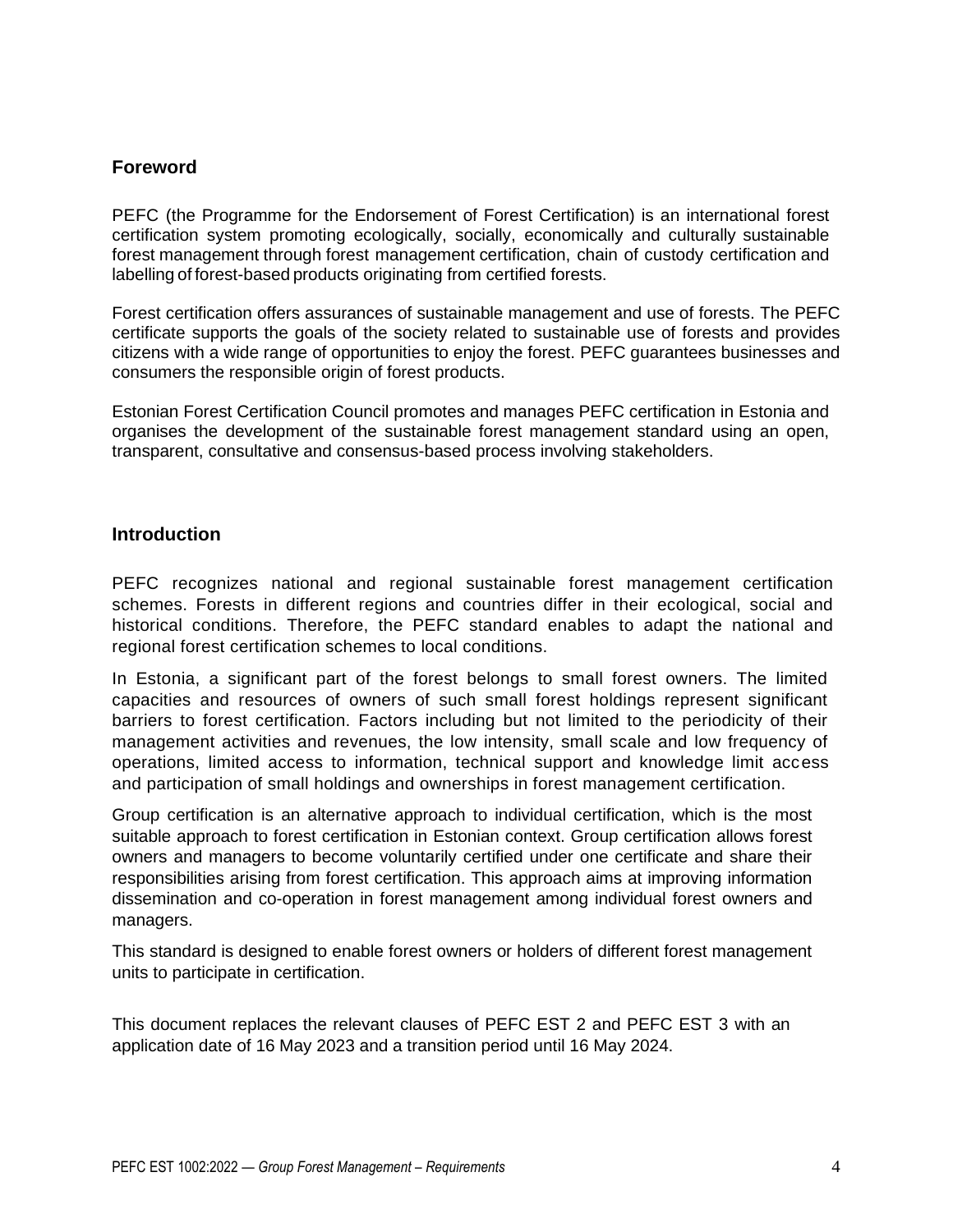# **1. Scope**

The document defines requirements for group forest management certification. Organizations can participate in certification as a group and are issued a group forest management certificate.

For group certification, the group entity creates a management system. The group entity represents and assists organizations in forest certification to ensure compliance with PEFC Estonia Sustainable Forest Management Standard and other requirements of the forest certification scheme.

# **2. Normative references**

PEFC EST 1003:2022, *PEFC Estonia Sustainable Forest Management Standard*

PEFC ST 1002:2018, *Group Forest Management Certification – requirements*

# **3. Terms and Definitions**

#### **Forest Certification Scheme**

A set of standards of PEFC Estonia. The forest certification scheme includes PEFC Estonia Sustainable Forest Management Standard, Group Certification Standard and PEFC Trademark Standard.

#### **Affected stakeholder**

A group of people directly affected by the activities of both the group entity and the organization.

Stakeholders include: local communities, the staff of the organization, immediate neighbours, regional businesses, government agencies, local authorities, customers and suppliers. (source: Group Forest Management Standard working group)

*Note:* Local communities: local people living in the area bordering or sufficiently adjacent to the certified area, with common forest management objectives and a designated spokesperson (source: PEFC Estonia Sustainable Forest Management Standard Working Group)

#### **Certification audit**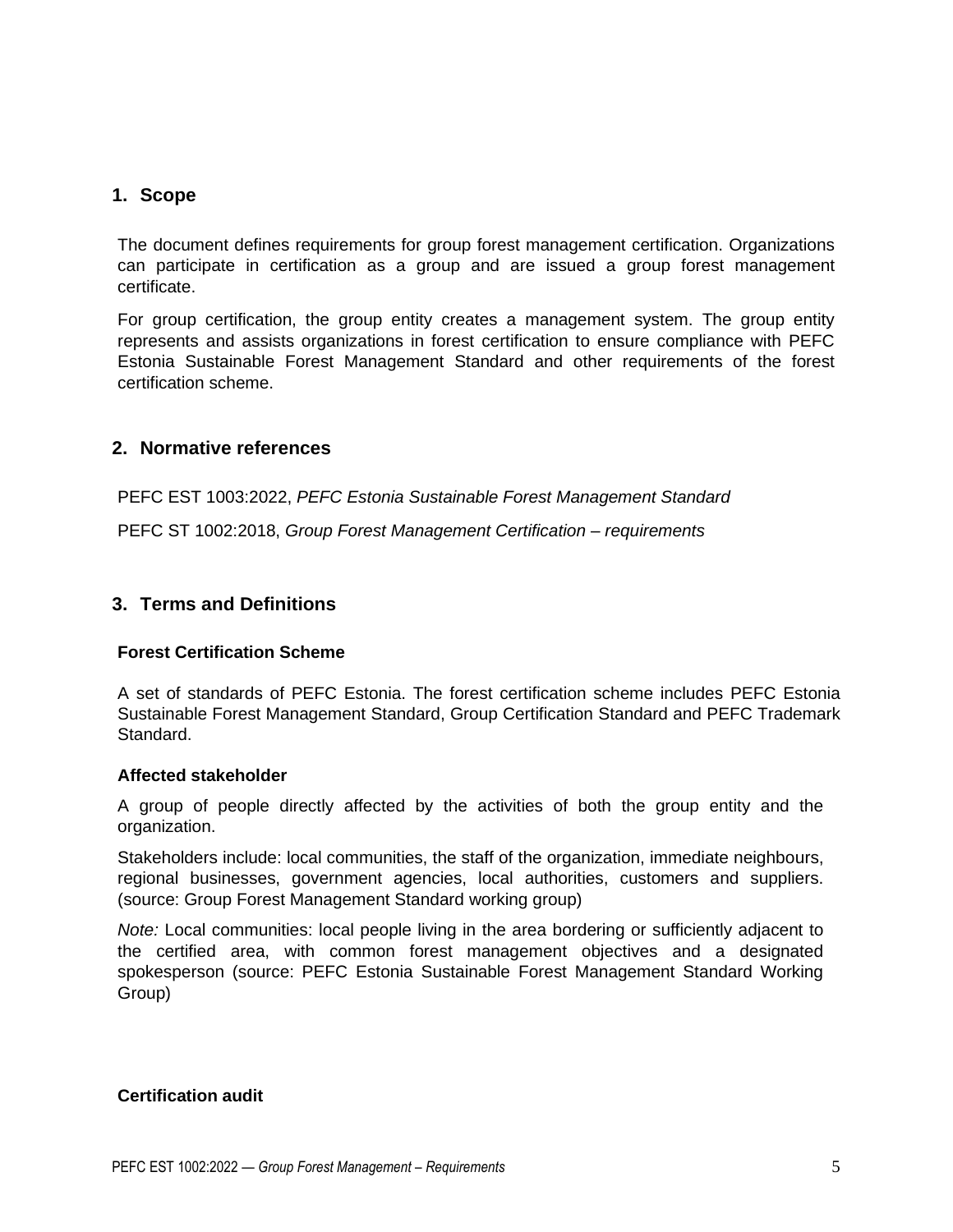Systematic, independent, documented process for obtaining records, statements of fact or other relevant information and assessing them objectively to determine the extent to which specified requirements are fulfilled. Certification audit is performed by a certification body.

#### **Certified area**

The area owned and/or held by the organization subject to compliance with the requirements of the PEFC Standard (source: PEFC Estonia Sustainable Forest Management Standard Working Group).

In the context of group certification the certified area is the total forest area of the organizations participating in certification covered by a group forest certificate.

# **Documented information**

Information required to be available and maintained by a group entity and/or an organization to ensure the carrying out of procedures as planned using any format and media from any source.

#### **Document confirming participation in group forest management certification**

Documented information confirming participation in group certification. Documented information can be, for example, an e-mail, a note on the website of the group entity, PEFC International or EFCC or any other document confirming participation.

# **Organization**

A legal or natural person holding a PEFC certificate, participating in group certificate or applying for certification and being responsible for meeting the requirements of the forest certification scheme (source: Group Forest Management Standard working group)

# **Group entity**

An entity that represents the organizations participating in certification.

#### **Group certificate**

A certificate issued to the group entity by an accredited certification body confirming that the organizations participating in the group comply with the requirements of the forest certification scheme (source: Group Forest Management Standard working group)

#### **Group certification**

Certification of the organizations participating in a group under one group certificate (source: Group Forest Management Standard working group)

#### **Group management plan**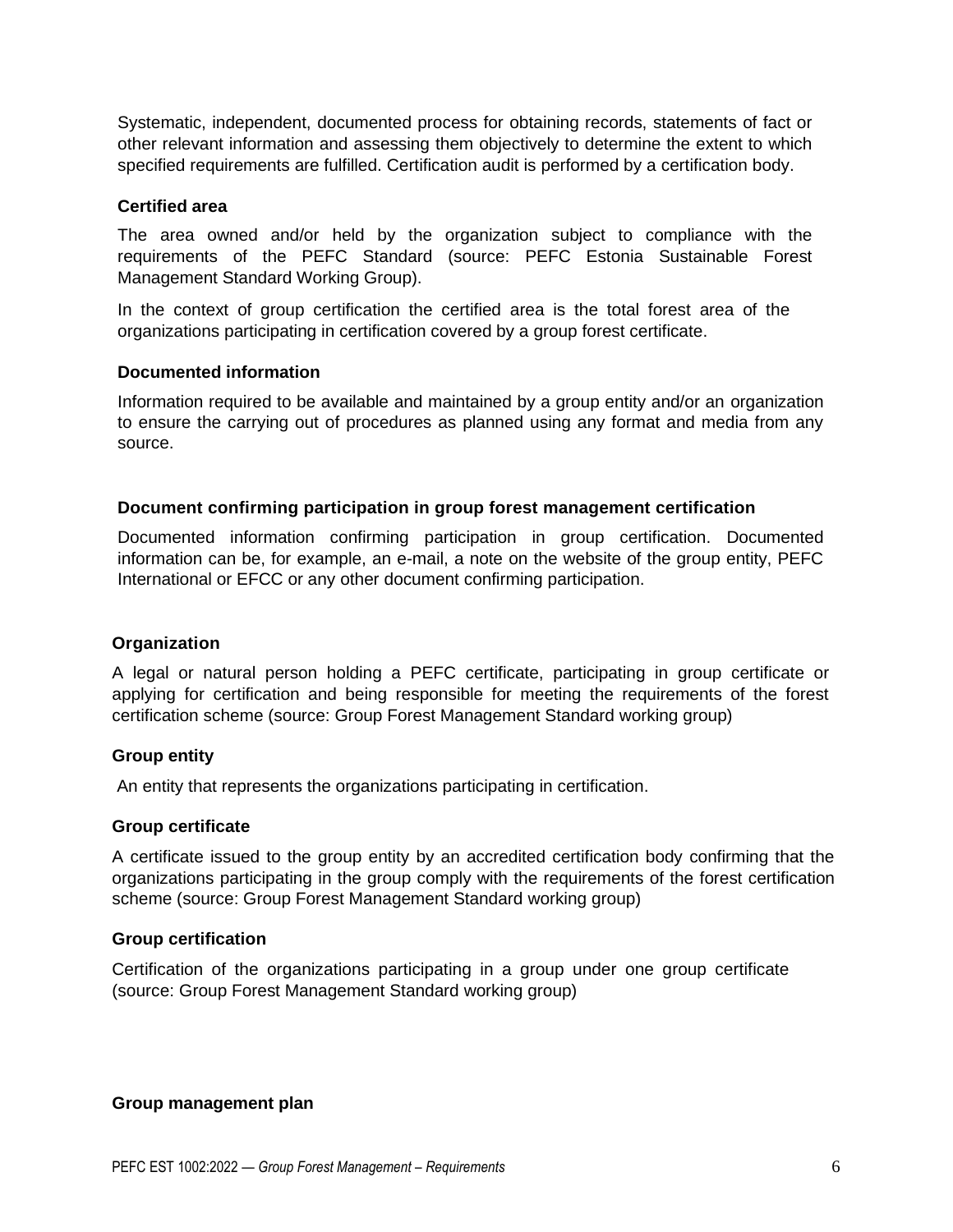A document, set of documents and/or electronic data set specifying the objectives, actions and control arrangements of the group and used by the group entity to describe the forest of the organizations participating in group certification and the long-term objectives and principles of sustainable forest management and the provision of key ecosystem services of the group. Also, the management plan includes intended changes to the management system of the group and the requirements of the forest certification scheme that the group is required to comply with.

*Note:* a management plan does not mean a forest management plan within the meaning of the Forest Act (source: PEFC Estonia Sustainable Forest Management Standard Working Group)

#### **Group management system**

The work organisation of the group ensuring consistent achievement of established objectives and contributing to sustainable forest management and provision of ecosystem services. It requires the design, approval, execution, control and improvement of the processes (source: PEFC Estonia Sustainable Forest Management Standard Working Group, Group Forest Management Standard Working Group).

#### **Internal audit**

Systematic, independent, documented process for obtaining records, statements of fact or other relevant information and assessing them objectively to determine whether the requirements of the forest certification scheme are met, undertaken by the group entity itself. Group internal audits are divided into the forest management internal audit and the group management internal audit.

#### **Policy**

Intentions and direction of a group, as formally expressed by the group entity.

#### **Group**

A group consists of organizations and a group entity sharing common objectives for sustainable forest management.

#### **EFCC**

Estonian Forest Certification Council

# **Forest Management Standard**

PEFC Estonia Sustainable Forest Management Standard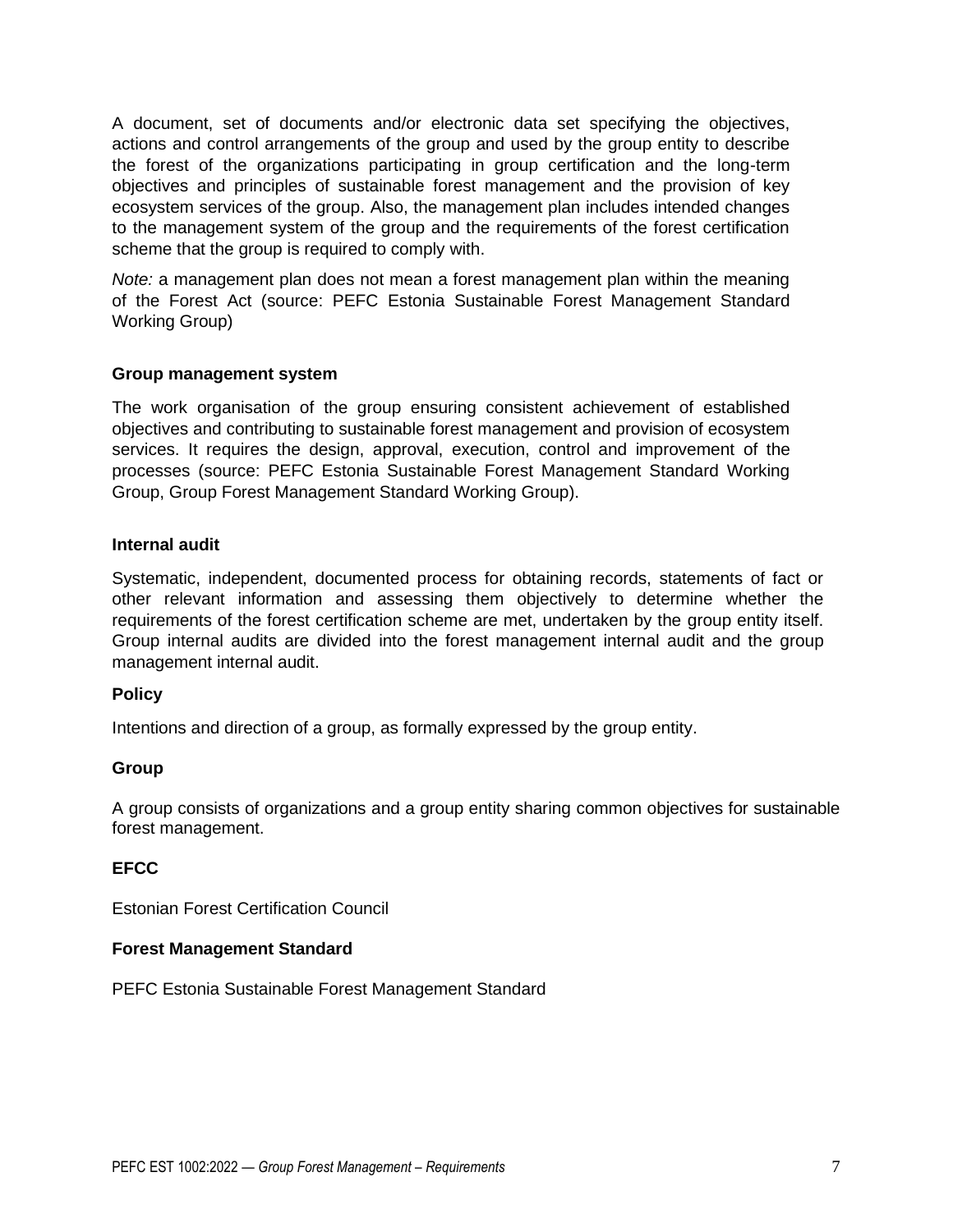# **4. Context of group certification**

4.1. The group entity shall determine the basis for the establishment of the group. It can be based on, for example, a region, objectives or principles.

4.2. Determining the scope of the group management system

4.2.1. For the establishment of the scope for the group management system the group entity shall determine the boundaries and applicability of the group management system.

4.2.2. The scope of the group management system is available as documented information.

4.3. The following requirements of the PEFC Estonia Sustainable Forest Management Standard can be implemented on group level:

4.3.1. Forest Management Standard clause 5.2. The organization shall confirm the compliance with the requirements of the PEFC standard and the confirmation shall be made available to the public on the website of the organization or EFCC or in another publicly accessible register /database.

*Indicators to be implemented on group level:* the confirmation has been published on the website of the group entity or EFCC or in another publicly available register/database.

4.3.2. Forest Management Standard clause 5.3. Management system of the organization

5.3.1. The management system shall include the principles for planning, organizing, carrying out, monitoring and evaluating the results of forest management work and the assessment of the social, environmental and economic impacts of forest management work.

5.3.2. The organization shall systematically improve the management system in accordance with the requirements of sustainable forest management.

5.3.3. The organization shall establish principles for the management system and designate a person(s) responsible for the implementation of the requirements of the PEFC standard.

*Note:* If the organization is a natural person, he/she is by default responsible for the implementation of the requirements of the PEFC standard, unless the natural person has authorized someone else to be held responsible.

*Indicators to be implemented on group level:* the principles of the management system have been developed and the responsible person(s) has/have been appointed. The group entity is able to provide no less than the following information: the structure of the organization, person(s) responsible for meeting the requirements of the PEFC standard, principles of document management, principles of communication with the local community, principles of carrying out an internal audit, principles of dispute and complaint resolution.

4.3.3. Forest Management Standard clause 6.2.1.: the organization shall identify the stakeholders affected by forest management activities and their potential needs and expectations.

*Indicators to be implemented on group level:* the group entity has identified affected stakeholders, their potential needs and expectations.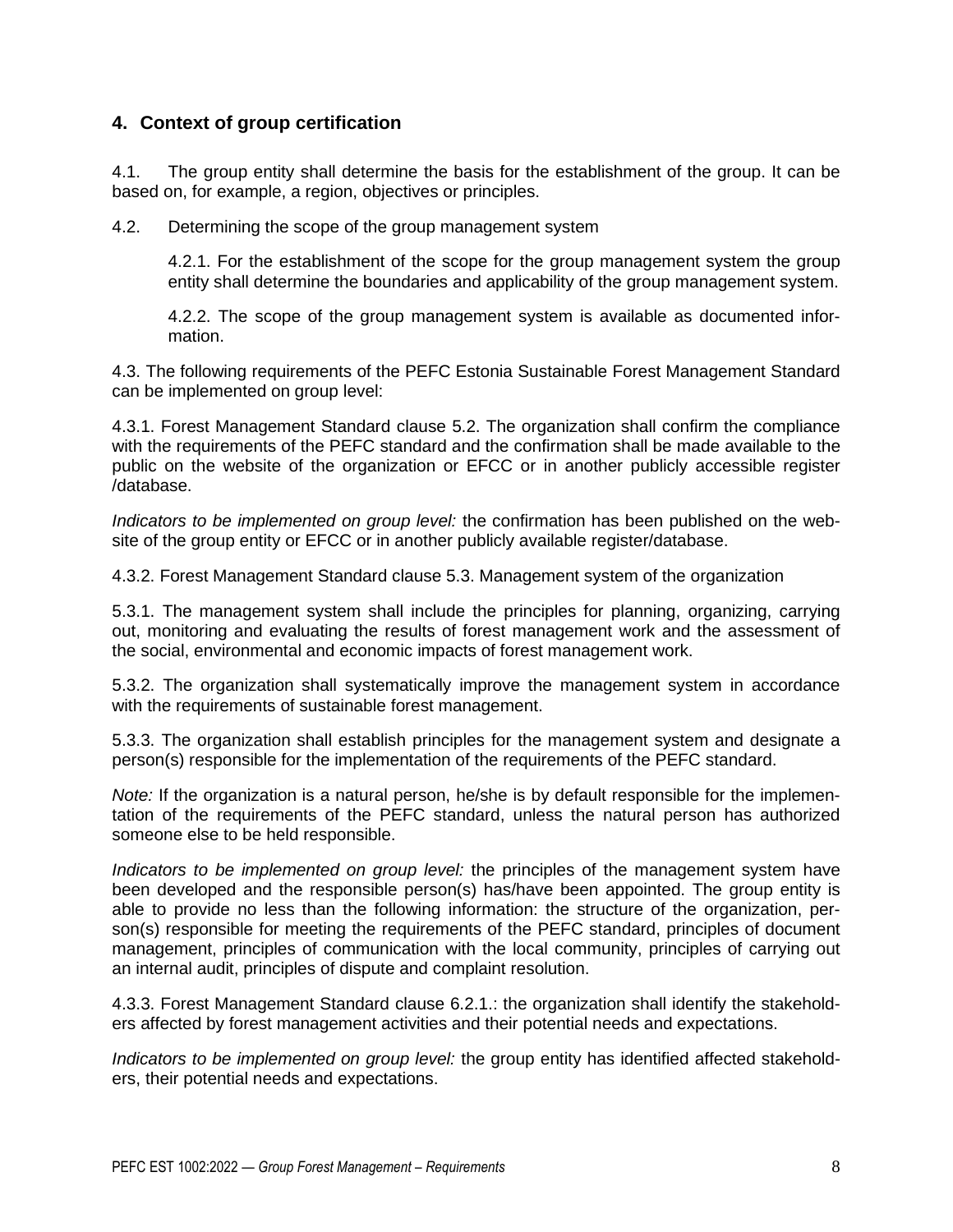4.3.4 Forest Management Standard clause 6.3.2.: the organization shall formulate forest management policies that support the good condition of the forest as an ecosystem in a longer term.

*Indicators to be implemented on group level:* the group entity has established policies contributing to reducing the risk of damage to and the deterioration of the state of the forest as an ecosystem and contributing to ensuring the good condition of the forest as an ecosystem in a longer term.

4.3.5 Forest Management Standard clause 6.3.3. The management plan shall include no less than

(a) an obligation to comply with the requirements of the PEFC standard;

(e) long-term goals for sustainable forest management;

*Indicators to be implemented on group level:*

(a) the confirmation sentence can be found on the websites of the group entity, EFCC or in another publicly available register/database;

(e) the group entity has set out in writing long-term objectives for sustainable forest management;

4.3.6 Forest Management Standard clause 6.3.6.: The organization shall make the summary of the management plan publicly available. The management plan shall include no less than

(a) an obligation to comply with the requirements of the PEFC standard;

(b) long-term forest management objectives and a summary of forest management principles of the organization;

(c) a summary of the previous PEFC audit.

*Note:* confidential information, the disclosure of which is restricted by law (eg nature protection restrictions, personal data) and confidential information in the audit report shall be excluded from the summary of the management plan.

*Indicators to be implemented on group level:* the information has been published on the website of the group entity and/or EFCC or in another publicly available register/database.

4.3.7. Forest Management Standard clause 9.1.1.: The organization shall periodically evaluate the quality of the forest management work and its impact on forest and key ecosystem services, and correct its activities, if necessary.

Indicators to be implemented on group level: the quality of forest management work and the impact on forest and key ecosystem services has been evaluated. The results of the evaluation have been taken into account in the planning and execution of forest management work. The organization has set monitoring frequency.

4.3.8 Forest Management Standard clause 9.3.1.: The organization shall regularly review the management system; it shall include a review of the non-conformities and corrective actions identified in the previous audit and, if necessary, improvements to the management system.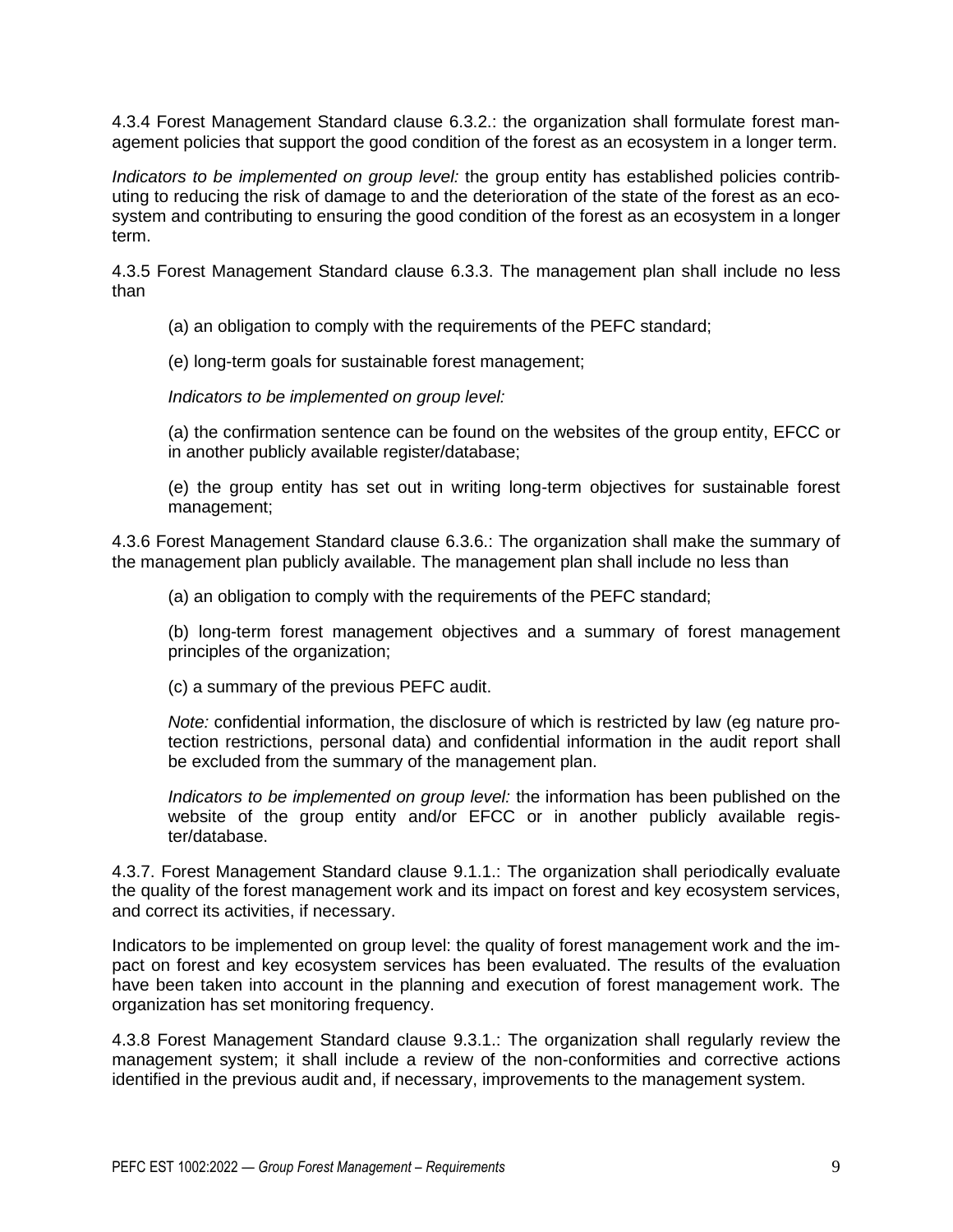Indicators to be implemented on group level: the group management system is being effectively implemented. Necessary corrective measures have been taken. Non-conformities and corrective measures have been discussed at the group management level.

4.4 The group entity shall also have established a chain of custody system provided the group entity acts as a trader of forest based material not covered by the group certificate.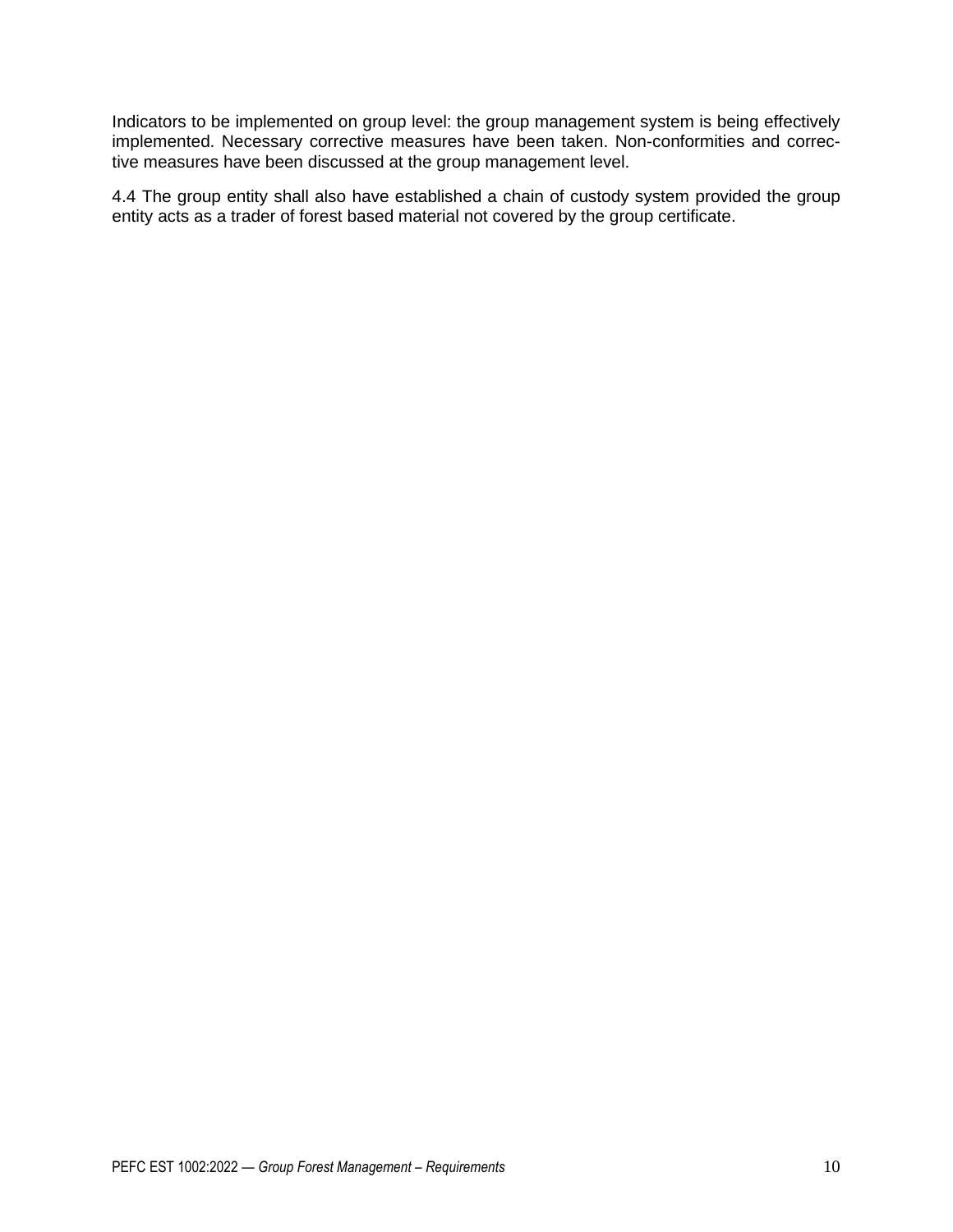# **5. Management**

#### 5.1. Group management system

5.1.1. The group entity shall draw up the principles of the group management system and designate the person(s) responsible for meeting the requirements of the group standard.

*Indicators to be implemented on group level:* the group entity shall be able to provide no less than the following information: group structure, responsibilities of the group entity, person(s) responsible for the requirements of the PEFC standard, principles of document management, principles of communication with the local community, principles of internal audit, disputes and complaints.

5.1.2. The group entity shall undertake to integrate the requirements of the group certification into the requirements of the group management system;

5.1.3. The group entity shall regularly review the management system including a review of the non-conformities and corrective actions identified in the previous audit and improvements to the management system, if necessary.

5.1.4. If the group entity introduces changes in the group management system, the changes shall also be introduced in the group management plan.

- 5.2. The roles, responsibilities and authorities of the group entity and organization
- 5.2.1. The role and responsibilities of the group entity
- 5.2.1.1 The group entity shall

a) ensure the implementation of a up to date and appropriate management system;

b) represent the group organizations in the certification process;

c) establish written procedures for the acceptance of new participants of the group organization and for resigning membership;

d) establish written procedures for the suspension and exclusion of the organization participating in group certification who do not correct or close nonconformities. Organizations excluded from any certification group based on nonconformities cannot be accepted in the group within 12 months after exclusion.

e) to keep documented information of:

- a) the conformity of the group entity and the organizations with the requirements of the sustainable forest management standard, and other applicable requirements of the forest certification scheme;
- b) the data of all organizations, including their contact details, cadastral code and the size of forest area
- c) the implementation of group internal audit programme and its review;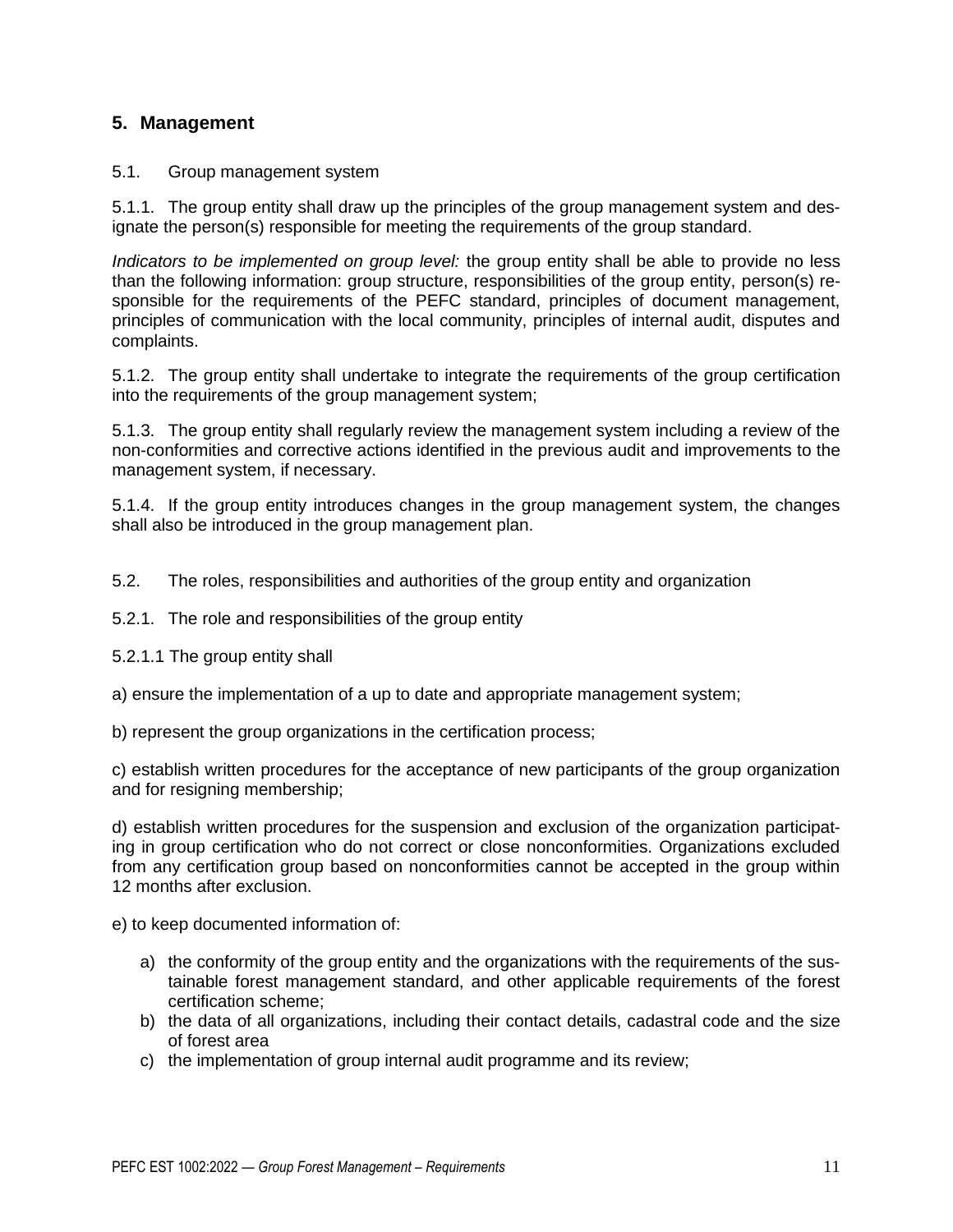f) to conclude a written agreement with the organization which shall include the organisation`s commitment to comply with the forest certification scheme, as well as the right of the group entity to implement and enforce any corrective or preventive measures, and to initiate the exclusion of any organization from the group in the event of nonconformity with the forest certification scheme;

g) to provide all organizations with a document confirming participation in group certification;

h) to provide all organizations with information and guidance required for the effective implementation and maintenance of the forest certification scheme;

i) to address nonconformities reported by group members which were identified under other PEFC certifications than the particular group certification or nonconformities identified by the certification body and to ensure implementation with all group organizations;

j) to operate an internal auditing programme that provides for the evaluation of the organizations` and group entity`s conformity with the requirements of the forest certification scheme;

k) to take relevant corrective actions to respond to nonconformities identified in the course of the internal audit;

l) to provide full co-operation and assistance in responding effectively to all justified requests from the certification body, accreditation body, PEFC International or the EFCC for relevant data, documentation or other information;

m) allowing access to the forest area covered by the group organisation and other facilities, whether in connection with audits or reviews or otherwise related or with implications for the group management system.

n) implement other applicable requirements of the PEFC Estonia Sustainable Forest Management Standard and the Forest Certification Scheme;

- o) support the organization in improving sustainable forest management.
- 5.2.1.2 The responsibilities of the group entity shall be available to the public.
- 5.2.2. Functions and responsibilities of the organisation
- 5.2.2.1. The organization shall
- a) implement the requirements of the forest certification scheme and group management system and conclude a written agreement with the group entity on the requirements;
- b) to provide the group entity with information about previous participation in group certification;
- c) provide full co-operation and assistance in responding effectively to all requests from the group entity or certification body for relevant data, documentation or other information; allowing access to the forest and other facilities, whether in connection with audits or reviews or otherwise related or with implications for the management system;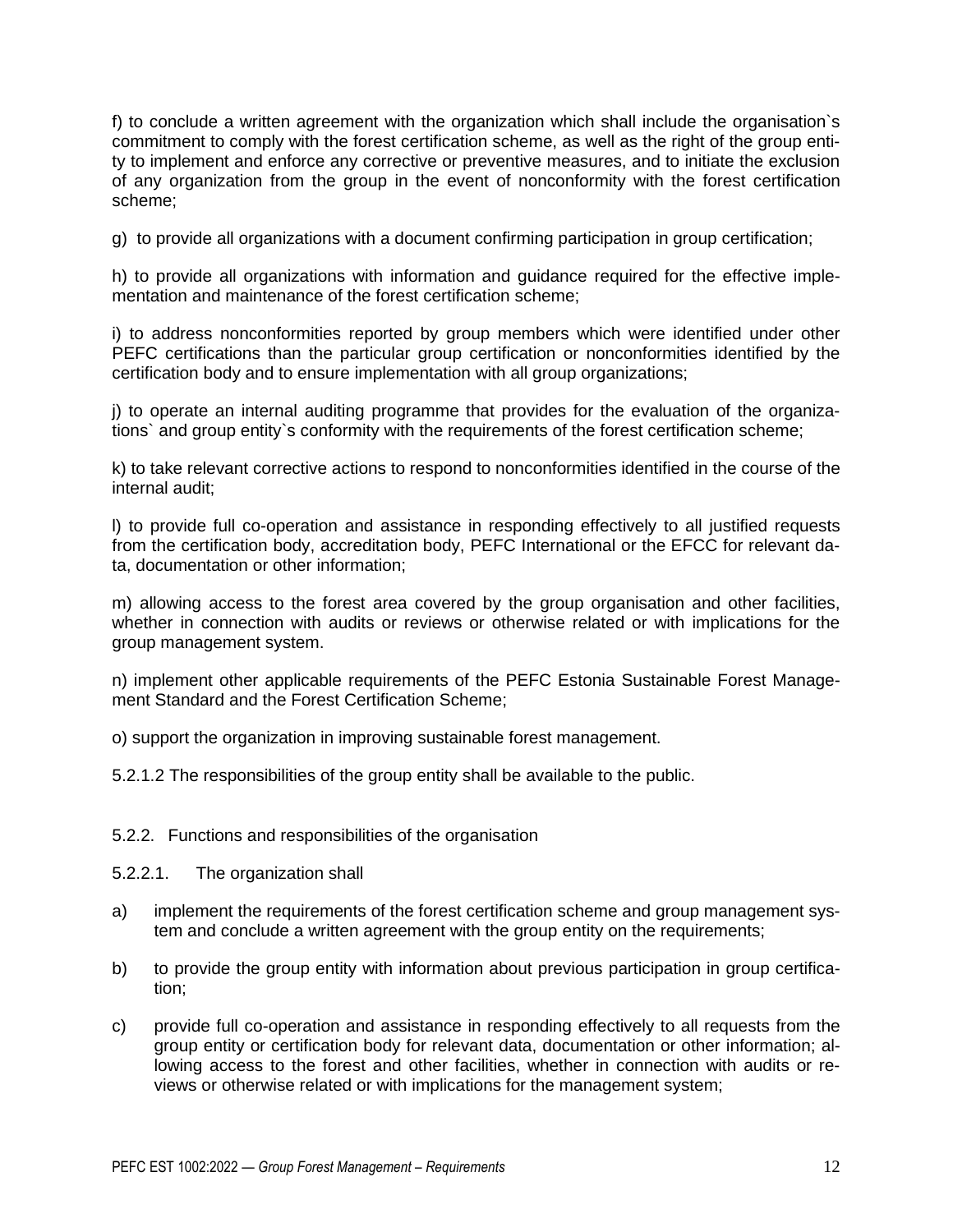- d) inform the **group entity** about nonconformities which were identified by the certification body under other PEFC certifications than the particular group certification;
- e) to implement relevant corrective and preventive actions established by the group entity.
- 5.2.2.2. An organization excluded from a certification group cannot apply for group membership within 12 months after exclusion.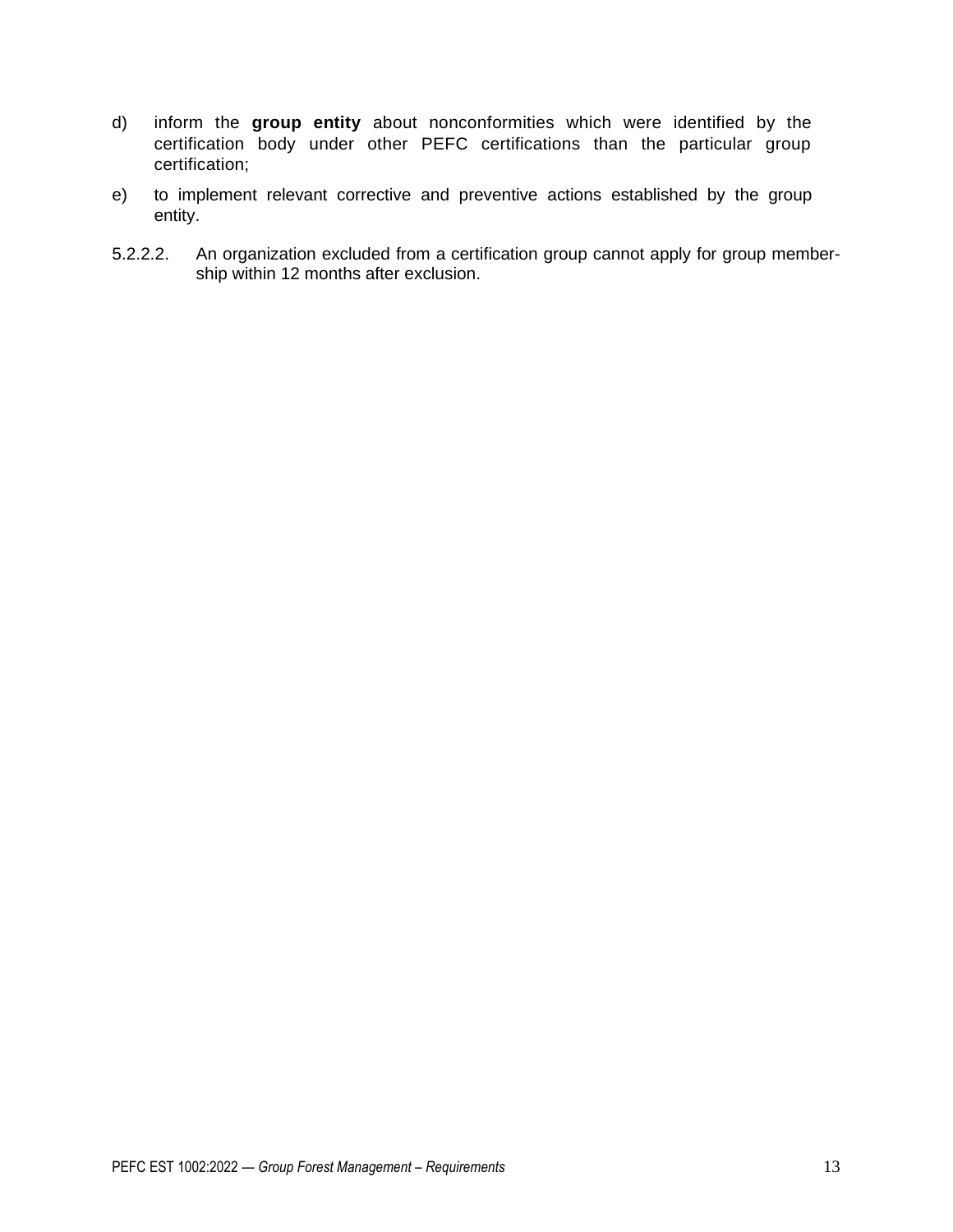# **6. Planning**

6.1. The group entity's management plan shall include no less than the following general principles for group management system:

- a) the objectives and activities of the group;
- b) measures of the internal audit;
- c) planned changes in the management system, improvement of the management system, if necessary;
- d) the requirements of the forest certification scheme the group is required to implement;
- e) a list of affected stakeholders and their potential needs and expectations;
- f) the procedure for internal and external communication of the group;
- g) the procedure for resolving complaints and disputes;
- h) the requirements of the PEFC Estonia Sustainable Forest Management Standard implemented on group level.

6.2. Taking into account the needs and expectations of affected stakeholders.

6.2.1. The group entity shall identify the affected stakeholders who are relevant to the group management system and their expectations.

6.3. The group management plan shall be relevant and up to date

6.4. The group management plan shall include the requirements of the PEFC Estonia Sustainable Forest Management Standard and other requirements of the forest certification scheme to be implemented on group level.

6.5. The group entity shall make the summary of the group management plan publicly available. The management plan shall include no less than

(a) an obligation to comply with the requirements of the PEFC standard and other applicable requirements of the forest certification scheme;

(b) long-term forest management objectives of the group and a summary of forest management principles;

(c) a summary of the previous PEFC audit.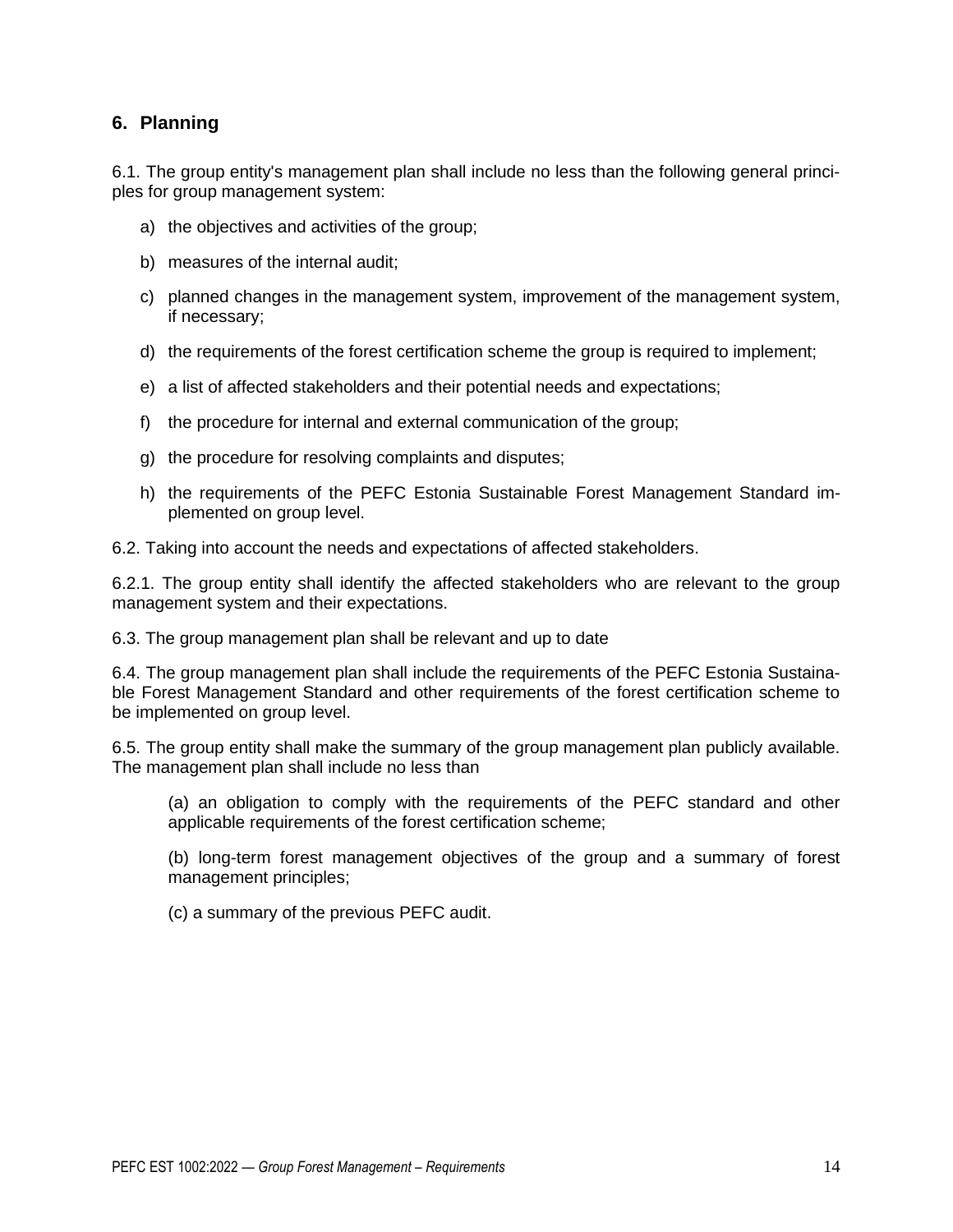# **7. Support**

7.1 The group entity shall plan the means to establish, operate and improve the group management system.

#### 7.2 Competence

7.2.1. The person responsible for managing the group shall have the following competence:

- a) vocational or higher education in forestry or the environment;
- b) education can be equated with 3 years of experience in forestry.

7.2.2. The person responsible for the management of the group shall have knowledge of sustainable forest management and shall keep himself/herself up-do-date through continuous training, including no less than participation in a training or instruction introducing the principles of sustainable forest management.

7.3 The procedure for the internal and external communication of the group shall be determined including the following aspects:

- a) on what to communicate;
- b) when to communicate;
- c) how to communicate;
- d) with whom to communicate.

7.3.1. The internal communication of the group shall include no less than the following topics:

- a) forest management strategy of the group;
- b) the requirements of PEFC Estonia Sustainable Forest Management Standard;
- c) the consequences of non-compliance with the group management system;
- d) feedback on the forest management activities of the organization;
- e) information on the interpretation of and amendments to the legislation and PEFC standard and relevant trainings;
- f) information on the conducting, time and results of internal controls and audits.

7.4 The group shall have a policy for resolving complaints and disputes. Disputes and complaints shall be settled in accordance with these principles.

7.5 The documented information related to the implementation of the requirements of the group management system and forest certification scheme shall be:

- a) up to date and relevant;
- b) available to relevant persons in justified cases;
- c) protected against the breach of confidentiality clauses and improper use.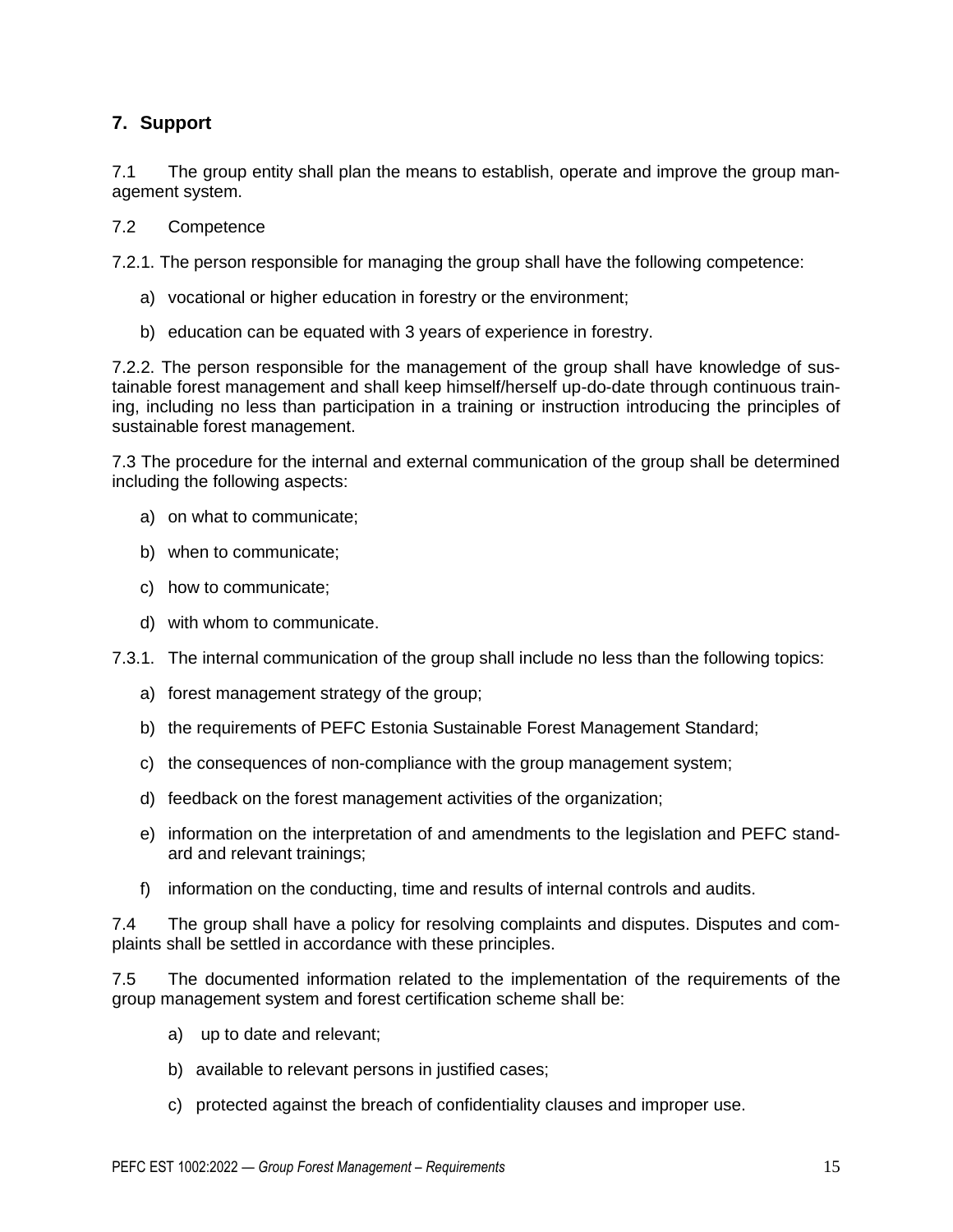# **8. Operation**

- 8.1 The group entity shall plan, implement and control necessary processes needed:
	- a) to meet the requirements of the forest certification scheme;
	- b) to implement the actions specified in clause 6.

8.2 According to the requirements of the standard the planning, implementing and controlling shall be carried out by

- a) defining the necessary processes and establishing criteria for the implementation thereof;
- b) implementing control of the processes in accordance with the criteria;
- c) keeping documented information to the extent necessary to have confidence that the processes have been carried out as planned.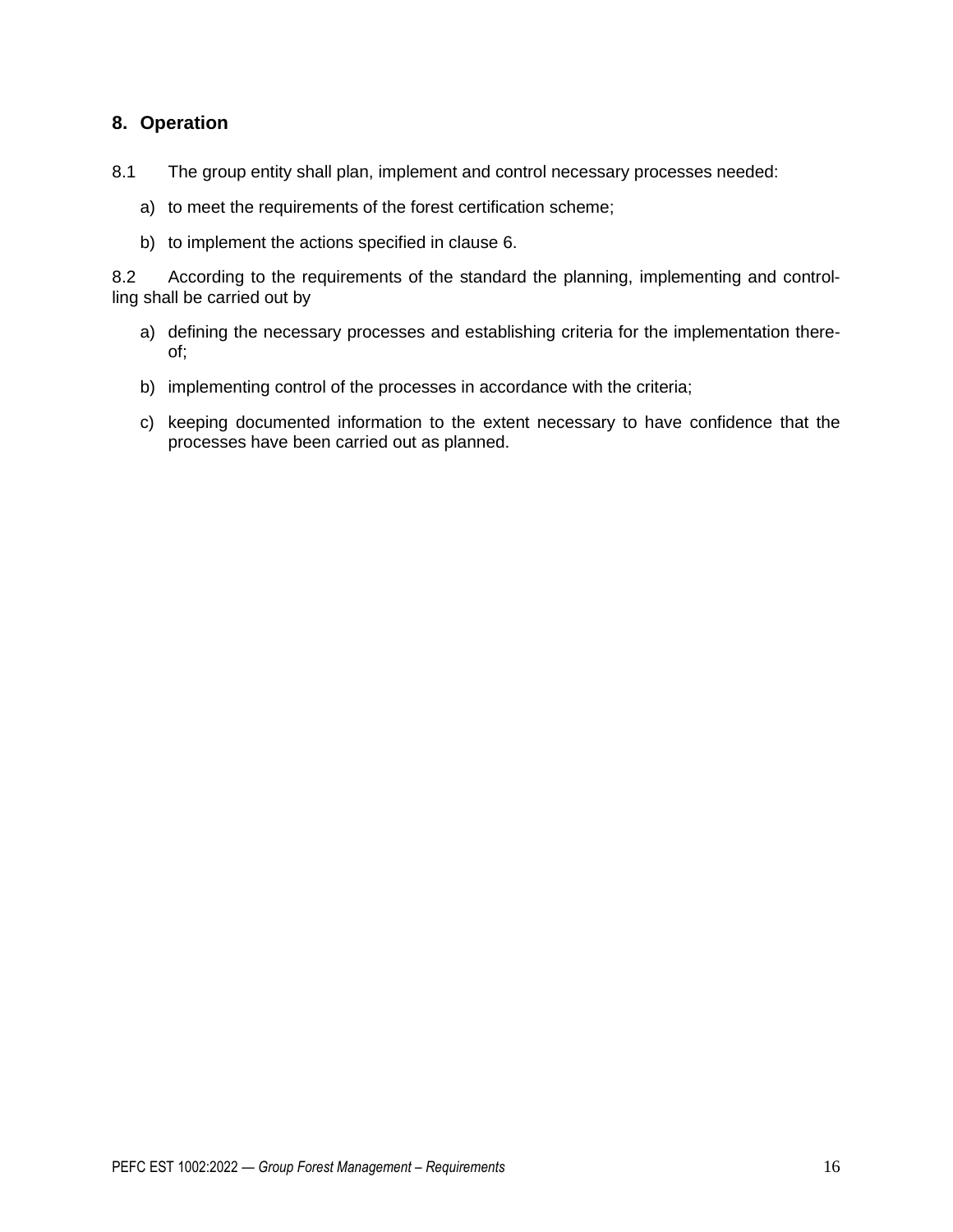# **9. Performance evaluation**

9.1. An internal auditing programme shall provide confidence that the group entity and the organization are in conformity with the requirements of the sustainable forest management scheme.

9.2. The group has determined the principles of carrying out the internal audit programme, in particular

- a) the planning, establishing, implementing and maintaining an internal audit programme(s) including the frequency, methods, responsibilities, planning requirements and reporting of the internal audit, which shall take into consideration the importance of the processes concerned and the results of previous internal audits;
- b) the definition of the internal audit criteria and scope for each internal audit;
- c) requirements for the competence of an internal auditor (forest knowledge, standard knowledge, certification and auditing knowledge);
- d) the procedure for the selection of internal auditors and conducting of internal audits to ensure the objectivity and impartiality of the internal audit process;
- e) the procedure for ensuring that the results of the internal audits are reported to relevant group management;
- f) the procedure for retaining the documented information as evidence of the implementation of the internal audit programme and the internal audit results.

9.3. The group entity may specify additional requirements for carrying out an internal audit in case the carrying out of internal audits has been delegated to third parties.

9.4. Group internal audits are divided into forest management internal audit and group management system internal audit.

9.5. Forest management internal audit

9.5.1. The group entity shall carry out an annual forest management internal audit to provide confidence in the conformity of the organization with the requirements of PEFC Estonia Sustainable Forest Management Standard and forest certification scheme.

9.5.2. General principles for the determination of the sample for carrying out the forest management internal audit.

9.5.2.1. The group entity shall establish the principles for the selection of organizations in the forest management internal audit programme. These requirements shall include the following procedures for

- a) determination of the sample size;
- b) determination of sample categories;
- c) distribution of the sample to the categories;
- d) selection of the organizations.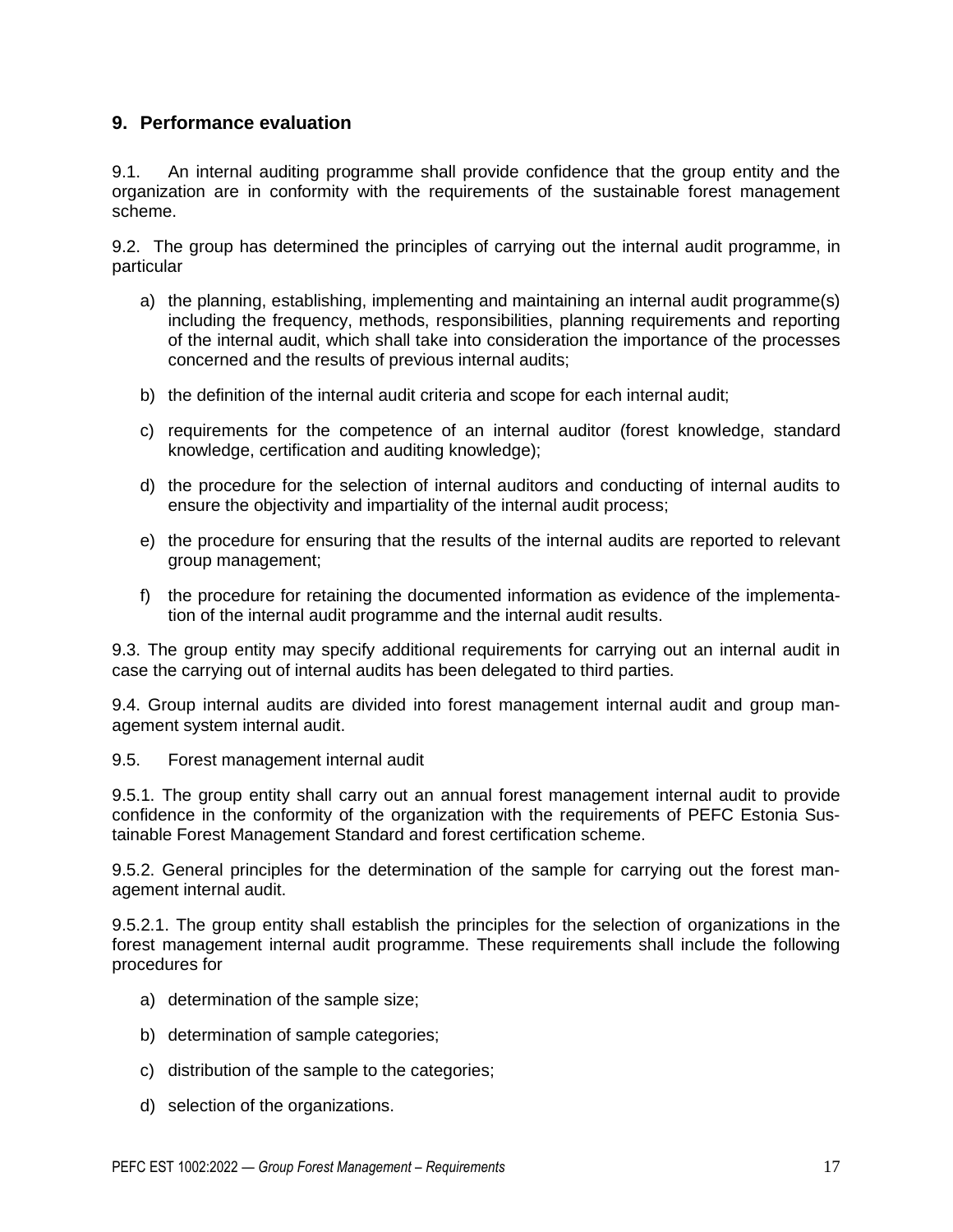9.5.2.2. Determination of the sample size

9.5.2.2.1. The sample size shall be calculated for the organizations of the group.

9.5.2.2.2. The size of the sample generally should be the square root of the number of organizations:  $(y=\sqrt{x})$ , rounded to the upper whole number.

9.5.2.2.3. The size of the sample may be adapted by a standard taking into account one or more of the following indicators:

- a) results of a risk assessment;
- b) results of internal audits or previous certification audits;
- c) quality/level of confidence of the internal monitoring programme of the organization;
- d) Note: in the course of monitoring, the organization shall assess the quality of forest management work and the impact on the forest and key ecosystem services. The results of the assessment have been taken into account in the planning and execution of forest management work.
- e) use of technologies allowing the gathering of information concerning specified requirements;
- f) Note: such technologies may be e.g the use of the satellite data or drones and allow compliance statements for specific requirements or support the risk based sampling.
- g) based on other means of gathering information about the activities on the certified area;
- h) Note: one way could be a survey with organizations who provide some information about their activities on the forest land;
- i) the length of membership in the group;
- j) the size of the certified area of the organization

9.5.2.2.4. The group entity can calculate the sample according to the result of the risk assessment; however, at least 25% of the sample should be selected at random.

9.5.2.3. Distribution of the sample and determination of sample categories

9.5.2.3.1. In case risk assessment has been used, the sample shall be distributed to the categories according to the level of the risk. Indicators may be used for the determination of the sample categories in the risk assessment, for example:

- a) ownership type and the size of the certified area of the organization;
- b) forestry operations and products of group participants;
- c) deforestation and forest conversion;
- d) rotation period(s);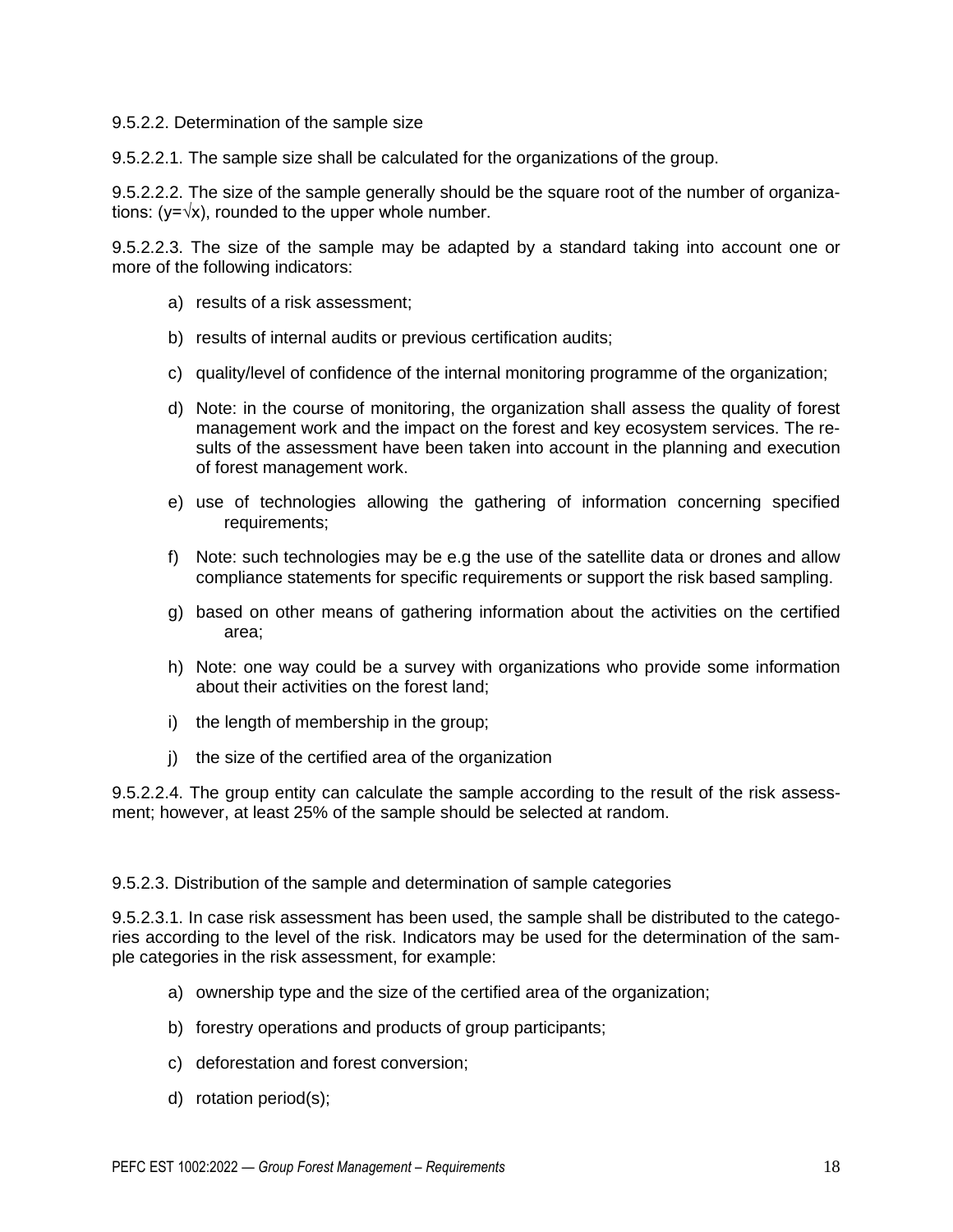- e) richness of biological diversity;
- f) recreation and other socio-economic functions of the forest;
- g) interaction with local communities;
- h) governance of the organization and law enforcement;

9.5.2.3.2. Conditions which constitute risk for each indicator on low, medium and high level shall be defined.

9.6. The group management system internal audit shall be implemented according to clause 9.2 in terms of the following activities:

- a) the conformity of the group entity to the requirements of the forest certification scheme;
- b) the timely implementation of the forest management internal audit(s);
- c) the availability of the methodology for calculating and implementing the sample;
- d) the requirements of PEFC Estonia Sustainable Forest Management Standard to be implemented on group level.
- 9.7 Review of group management system
- 9.7.1. An annual review of group management system shall at least include:
	- a) the status of actions from previous management system reviews;
	- b) changes in external and internal issues that are relevant to the group management system;
	- c) the status of conformity with the requirements of the forest certification scheme that includes reviewing the results of the internal audits and certification audit;
	- d) information on the group performance, including trends in:
		- i. results of the certification audit
		- ii. results of internal audit(s);
		- iii. nonconformities and corrective actions;
	- e) opportunities for continual improvement.

9.7.2. The standard requires that the outputs of the management system review shall include decisions related to continual improvement opportunities and any need for changes to the group management system.

9.7.3. The group entity shall retain documented information as the evidence of the results of management system reviews.